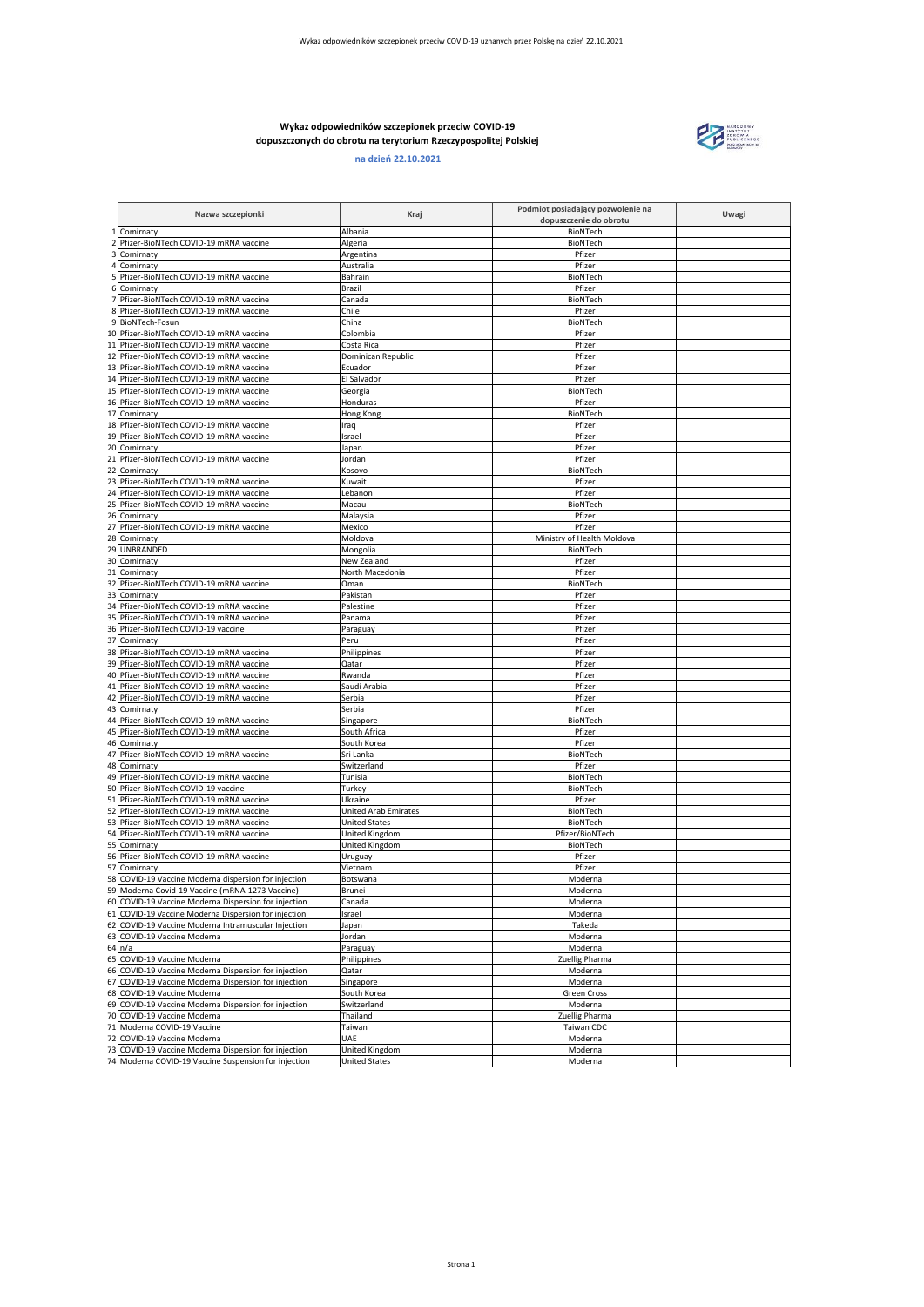## Wykaz odpowiedników szczepionek przeciw COVID-19 uznanych przez Polskę na dzień 22.10.2021

|            | 75 COVID-19 Vaccine Janssen                                  | Angola                                | Pending Health Authority communication                                   |  |
|------------|--------------------------------------------------------------|---------------------------------------|--------------------------------------------------------------------------|--|
| 76         | COVID-19 Vaccine Janssen                                     | Bahrain                               | Janssen-Cilag International NV                                           |  |
| 77         | COVID-19 Vaccine Janssen                                     | Botswana                              | Janssen-Cilag International NV                                           |  |
|            | 78 Janssen COVID-19 Vaccine Vacina covid 19 (recombinante)   | Brazil                                | Janssen-Cilag Farmaceutica Ltda                                          |  |
| 79         | COVID-19 Vaccine Janssen                                     | Cabo Verde                            | Pending Health Authority communication                                   |  |
| 80         | Janssen COVID-19 Vaccine                                     | Canada                                | <b>JANSSEN INC.</b>                                                      |  |
| 81         | COVID-19 Vaccine Janssen                                     | Central African Republic              | Janssen-Cilag International NV                                           |  |
| 82         | COVID-19 Vaccine Janssen                                     | Chile                                 | Pending Health Authority communication                                   |  |
| 83         | Janssen COVID-19 Vaccine COVID-19 Vaccine Janssen            | Colombia                              | Janssen Cilag S.A.                                                       |  |
| 84         | COVID-19 Vaccine Janssen                                     | Congo                                 | Janssen-Cilag International NV                                           |  |
| 85         | COVID-19 Vaccine Janssen                                     | Congo, The Democratic Republic Of The | Janssen-Cilag International NV                                           |  |
| 86         | COVID-19 Vaccine Janssen                                     | Ethiopia                              | Janssen-Cilag International NV                                           |  |
| 87         | COVID-19 Vaccine Janssen                                     | Gambia                                | Janssen-Cilag International NV                                           |  |
| 88         | COVID-19 Vaccine Janssen                                     | Ghana                                 | Janssen-Cilag International NV                                           |  |
| 89         | COVID-19 Vaccine Janssen                                     | Guinea-Bissau                         | Pending Health Authority communication                                   |  |
| 90         | COVID-19 Vaccine Janssen                                     | Jordan                                | Not applicable (EUA)                                                     |  |
| 91         | COVID-19 Vaccine Janssen                                     | Korea, Republic Of                    | Janssen Korea Ltd.                                                       |  |
| 92         | COVID-19 Vaccine Janssen                                     | Kuwait                                | Janssen-Cilag International NV                                           |  |
| 93         | COVID-19 Vaccine Janssen                                     | Lesotho                               | Janssen-Cilag International NV                                           |  |
| 94         | COVID-19 Vaccine Janssen                                     | Liberia                               | Pending Health Authority communication                                   |  |
| 95         | COVID-19 Vaccine Janssen                                     | Libyan Arab Jamahiriya                | Not applicable (Waiver)                                                  |  |
| 96         | COVID-19 Vaccine Janssen                                     | Madagascar                            | Pending Health Authority communication                                   |  |
| 97         | COVID-19 Vaccine Janssen                                     | Malawi                                | Pending Health Authority communication                                   |  |
| 98         | COVID-19 Vaccine Janssen Suspension for Injection            | Malaysia                              | Ministry of Health, Malaysia                                             |  |
| 99         | COVID-19 Vaccine Janssen                                     | Mali                                  | Pending Health Authority communication                                   |  |
| 100        | Janssen COVID-19 Vaccine COVID-19 Vaccine Janssen            | Mexico<br>Namibia                     | Janssen Cilag S.A. de C.V.                                               |  |
| 101<br>102 | COVID-19 Vaccine Janssen<br>COVID-19 Vaccine Janssen         |                                       | Janssen-Cilag International NV<br>Pending Health Authority communication |  |
| 103        | Janssen COVID-19 Vaccine                                     | Nigeria                               |                                                                          |  |
| 104        | COVID-19 Vaccine Janssen                                     | Philippines<br>Qatar                  | Johnson and Johnson Philippines, Inc.<br>Janssen-Cilag International NV  |  |
| 105        | COVID-19 Vaccine Janssen                                     | Rwanda                                | Janssen-Cilag International NV                                           |  |
| 106        | COVID-19 Vaccine Janssen                                     | Sao Tome and Principe                 | Janssen-Cilag International NV                                           |  |
| 107        | COVID-19 Vaccine Janssen                                     | Saudi Arabia                          | Janssen-Cilag International NV                                           |  |
| 108        | COVID-19 Vaccine Janssen                                     | Senegal                               | Janssen-Cilag International NV                                           |  |
| 109        | COVID-19 Vaccine Janssen                                     | South Africa                          | Janssen Pharmaceutica (Pty) Ltd.                                         |  |
| 110        | COVID-19 Vaccine Janssen                                     | Switzerland                           | Janssen-Cilag AG                                                         |  |
| 111        | COVID-19 accine Janssen Janssen COVID-19 Vaccine             | Thailand                              | Janssen-Cilag Ltd.                                                       |  |
| 112        | COVID-19 Vaccine Janssen                                     | Togo                                  | Janssen-Cilag International NV                                           |  |
| 113        | COVID-19 Vaccine Janssen                                     | Tunisia                               | Janssen-Cilag International NV                                           |  |
|            | 114 COVID-19 Vaccine Janssen                                 | United Kingdom                        | Janssen-Cilag Limited                                                    |  |
| 115        | Janssen COVID-19 Vaccine                                     | United States                         | Janssen Biotech, Inc                                                     |  |
| 116        | COVID-19 Vaccine Janssen                                     | WHO EUL                               | Janssen-Cilag International NV                                           |  |
| 117        | COVID-19 Vaccine Janssen                                     | Zambia                                | Janssen-Cilag International NV                                           |  |
| 118        | Covid-19 vaccine AstraZeneca                                 | Argentina                             | AstraZeneca                                                              |  |
| 119        | Covid-19 vaccine AstraZeneca                                 | Australia                             | AstraZeneca                                                              |  |
| 120        | Covid-19 vaccine AstraZeneca                                 | Brazil                                | AstraZeneca                                                              |  |
| 121        | Covid-19 vaccine AstraZeneca                                 | Brunei Darussalam                     | AstraZeneca                                                              |  |
| 122        | Covid-19 vaccine AstraZeneca                                 | Canada                                | AstraZeneca                                                              |  |
| 123        | Covid-19 vaccine AstraZeneca                                 | Chile                                 | AstraZeneca                                                              |  |
| 124        | Covid-19 vaccine AstraZeneca                                 | Colombia                              | AstraZeneca                                                              |  |
| 125        | Covid-19 vaccine AstraZeneca                                 | Costa Rica<br>Dominican Republic      | AstraZeneca                                                              |  |
| 126<br>127 | Covid-19 vaccine AstraZeneca                                 | Ecuador                               | AstraZeneca                                                              |  |
|            | Covid-19 vaccine AstraZeneca                                 |                                       | AstraZeneca                                                              |  |
| 128<br>129 | Covid-19 vaccine AstraZeneca<br>Covid-19 vaccine AstraZeneca | El Salvador<br>Honduras               | AstraZeneca<br>AstraZeneca                                               |  |
| 130        | Covid-19 vaccine AstraZeneca                                 | Indonesia                             | AstraZeneca                                                              |  |
| 131        | Covid-19 vaccine AstraZeneca                                 | Japan                                 | AstraZeneca                                                              |  |
|            | 132 Covid-19 vaccine AstraZeneca                             | Korea, Republic Of (South)            | AstraZeneca                                                              |  |
| 133        | Covid-19 vaccine AstraZeneca                                 | Malaysia                              | AstraZeneca                                                              |  |
| 134        | Covid-19 vaccine AstraZeneca                                 | Maldives                              | AstraZeneca                                                              |  |
| 135        | Covid-19 vaccine AstraZeneca                                 | Mexico                                | AstraZeneca                                                              |  |
| 136        | Covid-19 vaccine AstraZeneca                                 | Montenegro                            | AstraZeneca                                                              |  |
| 137        | Covid-19 vaccine AstraZeneca                                 | Panama                                | AstraZeneca                                                              |  |
| 138        | Covid-19 vaccine AstraZeneca                                 | Philippines                           | AstraZeneca                                                              |  |
| 139        | Covid-19 vaccine AstraZeneca                                 | Serbia                                | AstraZeneca                                                              |  |
|            | 140 Covid-19 vaccine AstraZeneca                             | Taiwan, Province of China             | AstraZeneca                                                              |  |
| 141        | Covid-19 vaccine AstraZeneca                                 | Thailand                              | AstraZeneca                                                              |  |
| 142        | Covid-19 vaccine AstraZeneca                                 | United Kingdom                        | AstraZeneca                                                              |  |
| 143        | Covid-19 vaccine AstraZeneca                                 | Uruguay                               | AstraZeneca                                                              |  |
| 144        | Covid-19 vaccine AstraZeneca                                 | Vietnam                               | AstraZeneca                                                              |  |
|            | 145 Covid-19 vaccine AstraZeneca                             | WHO                                   | AstraZeneca                                                              |  |